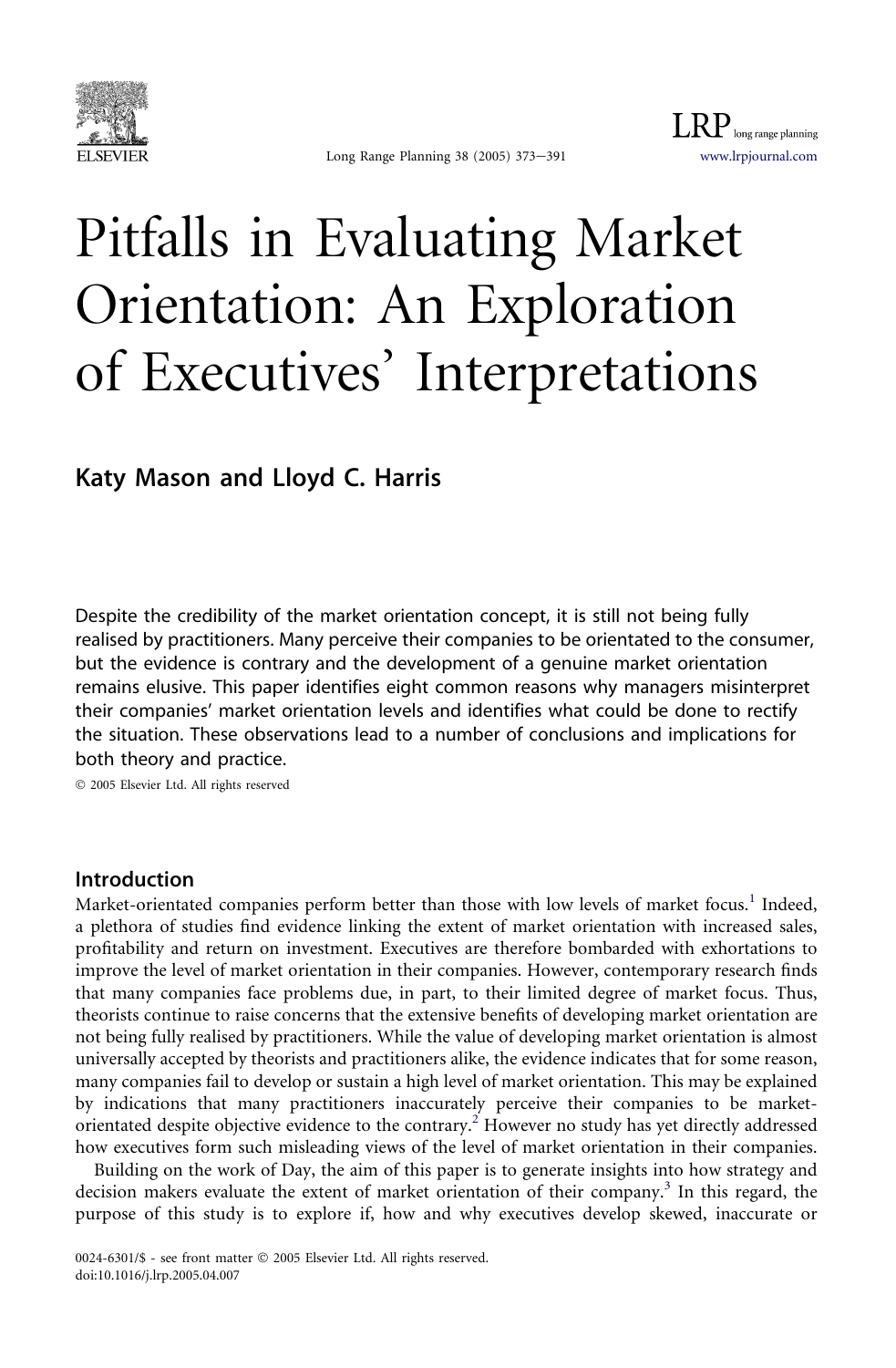incomplete assessments of market orientation. The value of this is heightened by recognition that executives are not only reliant on the interpretation of their company's market orientation in their strategy making, but also on their ability to gauge the market orientation of competitors. Thus, how decision makers gauge levels of market orientation is of primary concern as problems with interpretation have a direct effect on a company's ability to develop market orientation successfully.

This paper begins by identifying three issues in the literature that indicate both theorists and practitioners may be misinterpreting the extent, degree and depth of market orientation. A brief methodology is then presented and subsequently, the findings from 101 exploratory interviews with executives and managers are discussed. The analysis reveals eight common misinterpretations of market orientation. These results lead to a number of conclusions and implications, centred on suggestions to advance research in this field. The intended audience of this paper includes not only market orientation researchers and theorists interested in how managers develop skewed interpretations, but also executives striving to gauge and enhance organisational strategic direction and orientation.

#### Market orientation

Building on the work of authors from previous studies, market orientation is defined as a multidimensional construct that draws on both cultural and behavioural aspects of an organisation and can be represented diagrammatically (see Figure 1). This approach is consistent with the tradition of synthesising market orientation perspectives and presents market orientation as the organisationwide strategic orientation manifested in the development of co-ordinated customer and competitor-orientated activities.<sup>[4](#page--1-0)</sup>

However, a critical review of the studies of market orientation indicates that executives often develop skewed, inaccurate or incomplete assessments of the market orientation of their company. In particular, the literature suggests that three issues appear to contribute to such problems. These are:

- (1) confusion regarding the definition and components of market orientation;
- (2) that market orientation is often poorly measured; and
- (3) that flawed cultural assumptions may generate a misleading view of market orientation. These issues require further review.

#### Confusion regarding the definition and components of market orientation

The concept of market orientation has evolved from the theory of marketing as a business philosophy first espoused in the 1950s. In 1990, two papers were published presenting empirical



Figure 1. The Dimensions of Market Orientation